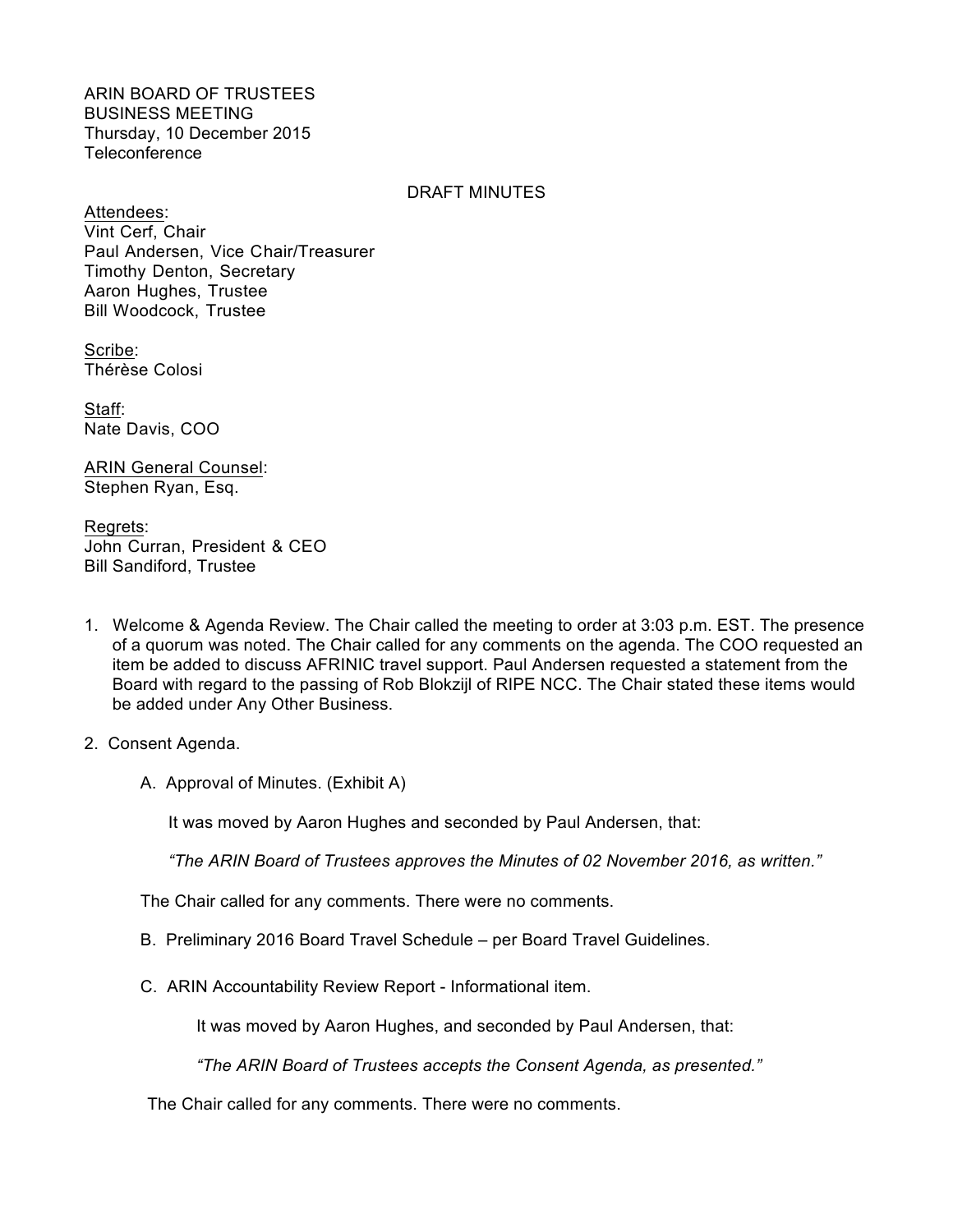The motion carried with no objections or abstentions.

The Chair noted that Bill Sandiford and Bill Woodcock were not present to vote at this time.

- 3. Ratification of Policies. On 19 November 2016, the ARIN Advisory Council moved to forward the following Recommended Draft Policies to the ARIN Board for adoption.
	- A) Recommended Draft Policy ARIN-2015-1: Modification to Criteria for IPv6 Initial End-User Assignments. (Exhibit B) The COO provided and overview of the key points of the policy to the Board and its timeline in the Policy Development Process (PDP).

It was moved by Paul Andersen, and seconded by Aaron Hughes, that:

"*The ARIN Board of Trustees, based on the recommendation of the ARIN Advisory Council, and noting that the Policy Development Process has been followed, adopts Recommended Draft Policy ARIN-2015-1: Modification to Criteria for IPv6 Initial End-User Assignments."*

The Chair called for discussion. The COO provided summary points and noted that the PDP was followed and that the policy had support by community consensus.

The motion carried with all in favor via roll call vote.

B) Recommended Draft Policy ARIN-2015-4: Modify Section 8.2 to Better Reflect How ARIN Handles Reorganizations. (Exhibit C)

It was moved by Paul Andersen, and seconded by Aaron Hughes, that:

*"The ARIN Board of Trustees, based on the recommendation of the ARIN Advisory Council, and noting that the Policy Development Process has been followed, Recommended Draft Policy ARIN-2015-4: Modify Section 8.2 to Better Reflect How ARIN Handles Reorganizations."*

The Chair called for discussion. The COO provided summary points and noted that the PDP was followed and had community support.

The motion carried with all in favor via roll call vote.

4. ARIN 401K Discretionary Match. (Exhibit D) The COO provided a background summary to the Board, and noted that the President does not benefit from this match; and, that the COO only benefits to the extent of approximately \$100 USD. Management asked for this discretionary match on behalf of staff, given competitive nature of the Washington DC technical market.

It was moved by AH and seconded by PA, that:

*"The ARIN Board of Trustees approves the 2015 401K Discretionary Match for ARIN employees."*

The Chair called for discussion. The Treasurer stated that the contribution's intent is to be based on merit. The Chair noted that the President had stated it was an on-going commitment to staff. This action by the Board sends a message of appreciation to the staff.

The motion carried with all in favor via roll call vote.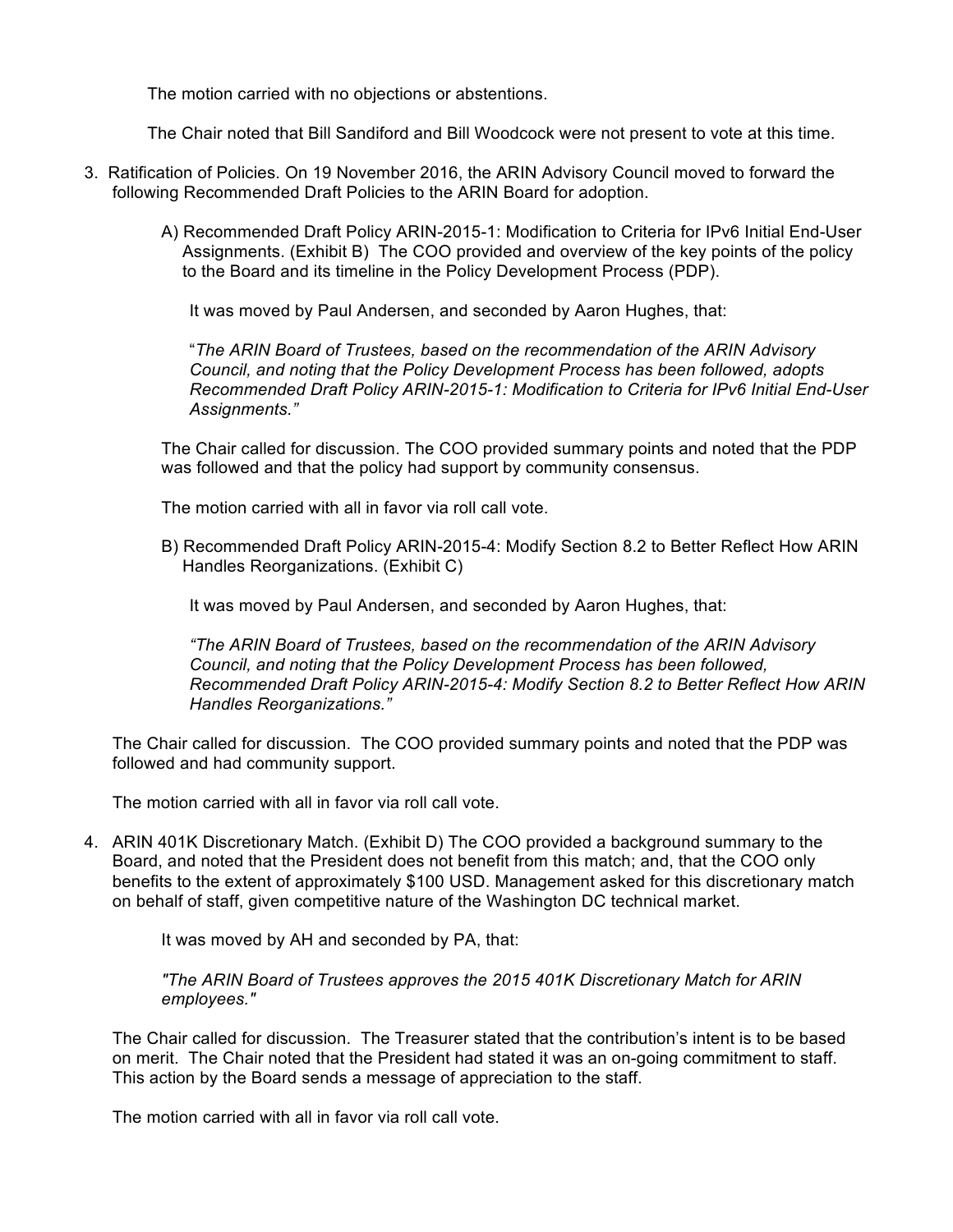5. Adoption of Changes to the ARIN Fee Schedule. (Exhibit E) The Treasurer explained that the proposed revisions to the fee schedule are based upon community feedback received since the current fee schedule was implemented. The community did not believe ARIN was fairly collecting fees to cover expenses. A community-based panel discussion was held at ARIN 36. The key point taken from community discussion was support for adjusting categories for IPv6 – lower categories for fees. The fees were seen as a barrier to entry because smaller blocks at smaller organizations are being impacted due to their smaller capacity to pay. Additionally, there was widespread community support to increase fee categories at the top of the fee schedule as well, as large Internet number resource holding members wanted investments made in ARIN's technology and automation.

The Treasurer stated that on 17 November 2015, the ARIN Finance Committee met and reviewed the proposed changes to the fee schedule. Based on this review, they recommend the proposed fee schedule to the ARIN Board for adoption. The Treasurer stated these changes favorably adjust the xxx-small category for IPv6 and add the 4x and 5xlarge categories on the IPv4 side. The transfer fee remains at appropriately at 500 USD.

The Treasurer reviewed the attached fee schedule presentation with the Board. He stated that the fee schedule is seen as formulaic with no upper limit - as an organization grows, it will increase. The proposed fee schedule currently encompasses all organizations in their current size. The Chair supported the revised fee schedule.

The COO stated the possibility of changing the transfer fee at a later time. He explained that there is a process change for transfers in that the community has requested that ARIN accept transfer fees at the beginning of the transfer request process while organizations are waiting for their transfer requests to be processed. The Treasurer stated that this process cuts down on transfer time and that the community was in full support.

The Chair asked the COO how ARIN will treat the transfer payment from an accounting perspective , as the payment is in advance of approving the request. The COO noted presently that it a liability to ARIN, and that it may change to a non-refundable transfer application fee. Otherwise, there are fees paid when resources change hands (ie, legacy space not under agreement), and once space comes under an ARIN agreement, the space falls into ARIN's accounting process. ARIN is considering options with moving the transfer fee to the front of the process as part of the implementation including the appropriate handling of the accounting.

Counsel re-joined the call at this time (3:22 pm EST), noting connection difficulties.

It was moved by Paul Andersen, as Treasurer, and seconded by Aaron Hughes that:

"*The ARIN Board of Trustees adopts the ARIN Fee Schedule, as presented, with staff to determine the appropriate start date as soon as is feasible."*

The Chair called for discussion. The Treasurer asked when staff expected implementation of the new fee schedule. The COO stated it would be implemented sometime between the first and second quarters of 2016.

The motion carried with all in favor via roll call vote.

The Chair took a moment to determine if Bill Sandiford or Bill Woodcock had yet joined the call. They were not on the call at this time.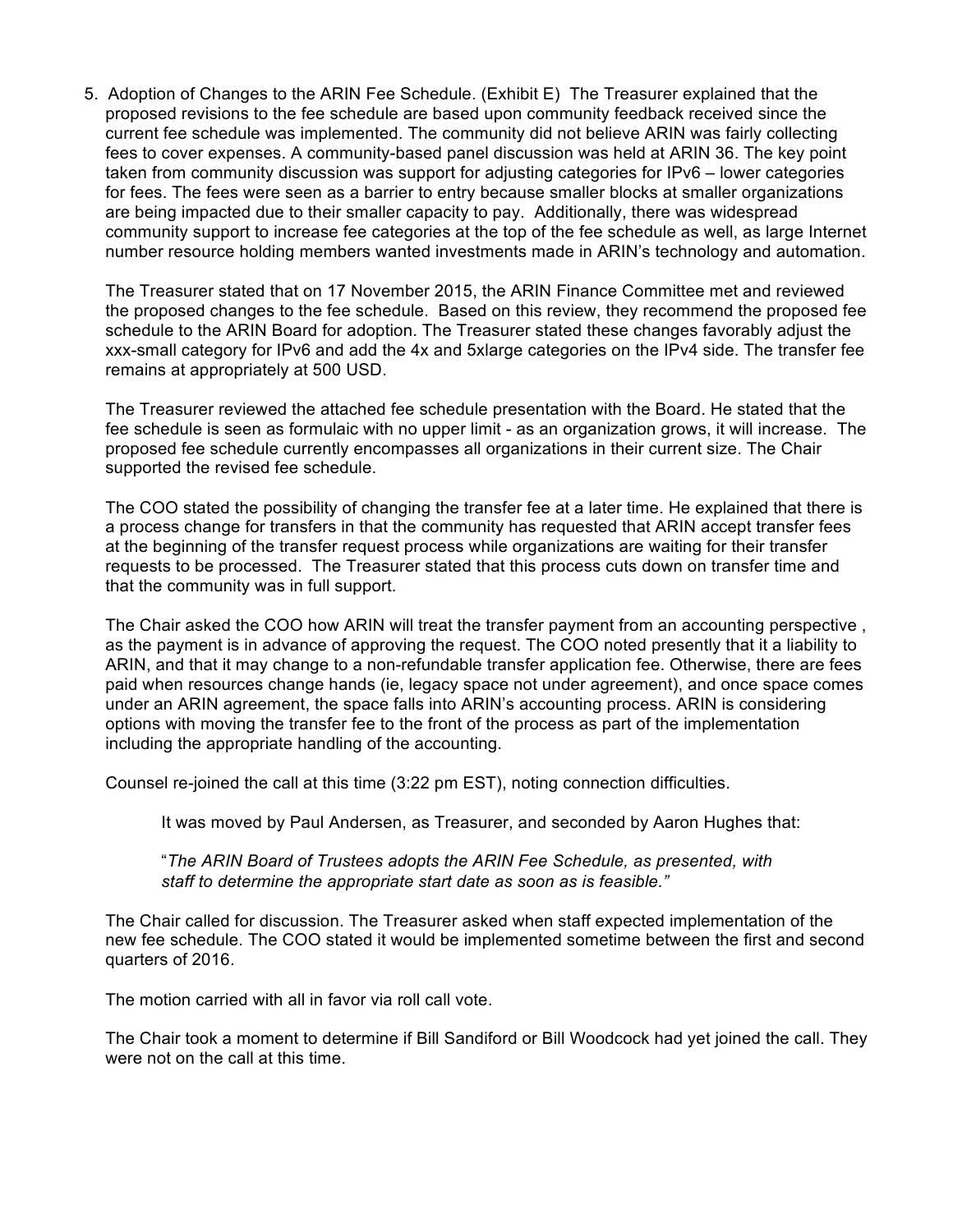6. 2016-2017 Draft Budget Presentation. The Treasurer provided a brief overview of the process noting the recommended budget from staff extended into 2017, as requested. He noted that the FinCom had met and reviewed the presented budget; and, noted short-term spikes with long-term cost effectiveness. The COO provided highlights of the budget to the Board.

The Chair asked for a Profit and Loss Statement for 2016. The COO stated he would provide it to the Board.

Bill Woodcock joined the call at this time (3:29 p.m. EST). He stated he was in agreement with the budget. The Treasurer stated that this budget does not account for the adjustment in fee schedule that the Board had just adopted.

The Chair asked a question of clarification for those in the community paying attention to the budget. He asked if the <2.8M> was a recurring cost or not. The COO and the Treasurer stated that that was it was not. The COO pointed out that ARIN has funding in the operations account to offset the office move-related expenditures. Additionally, as part of the new office lease negotiations, ARIN has a one-year lease abatement (non-payment) benefit. ARIN can return some money, as a result of the abatement, back into the reserves. The Chair thanked him for the clarification.

It was moved by Paul Andersen, and seconded by Bill Woodcock, that:

*"The ARIN Board of Trustees approves ARIN 2016-2017 Draft Budget, as proposed."*

The Chair called for discussion. There were no further comments.

The motion carried with all in favor, via roll call vote.

- 7. Any Other Business.
	- AFRINIC Policy Working Group Travel Support. The COO stated that Bill Woodcock had proposed to the Board's list that that ARIN support AFRINIC travel to ARIN 37 for two people; and that the Chair and Bill Sandiford had posted replies of support. The COO stated that unless there were any objections, staff would move forward with support travel for two AFRINIC staff members. Bill Woodcock provided background information from discussions he had directly with Alan Barrett, CEO of AFRINIC.

The Chair proposed that a maximum of 20,000 USD be made available, in support of AFRINIC's participation of RIR meetings. He requested that the President or COO negotiate the details.

It was moved by Paul Andersen, and seconded by Bill Woodcock, that:

*"The ARIN Board of Trustees approves a proposal of travel costs of 20,000 USD in support of AFRINIC's participation, at their discretion, of RIR meetings. ARIN President or COO to negotiate the details."*

The motion carried with all in favor via roll call vote.